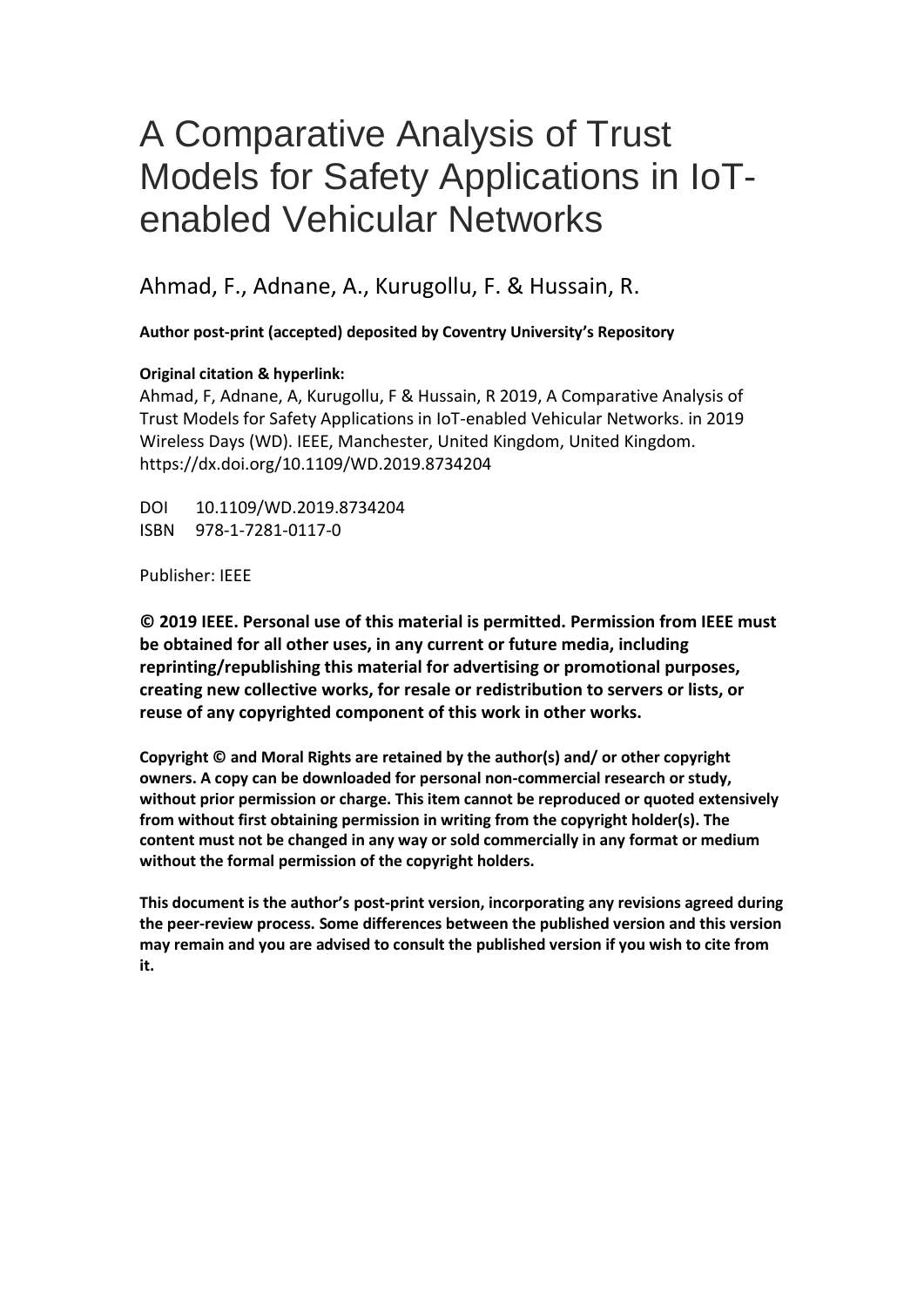# A Comparative Analysis of Trust Models for Safety Applications in IoT-enabled Vehicular Networks

Farhan Ahmad∗, Asma Adnane†, Fatih Kurugollu<sup>∗</sup> and Rasheed Hussain‡

<sup>∗</sup>Cyber Security Research Group, College of Engineering and Technology, University of Derby, Derby, United Kingdom

†Department of Computer Science, Loughborough University, Loughborough, United Kingdom

‡Institute of Information Systems, Innopolis University, Innopolis, Russia

Email: ∗{f.ahmad, f.kurugollu}@derby.ac.uk †a.adnane@lboro.ac.uk ‡r.hussain@innopolis.ru

#### *Abstract*—

Vehicular Ad-hoc NETwork (VANET) is a vital transportation technology that facilitates the vehicles to share sensitive information (such as steep-curve warnings and black ice on the road) with each other and with the surrounding infrastructure in real-time to avoid accidents and enable comfortable driving experience.

To achieve these goals, VANET requires a secure environment for authentic, reliable and trusted information dissemination among the network entities. However, VANET is prone to different attacks resulting in the dissemination of compromised/false information among network nodes. One way to manage a secure and trusted network is to introduce trust among the vehicular nodes. To this end, various Trust Models (TMs) are developed for VANET and can be broadly categorized into three classes, Entity-oriented Trust Models (ETM), Data oriented Trust Models (DTM) and Hybrid Trust Models (HTM). These TMs evaluate trust based on the received information (data), the vehicle (entity) or both through different mechanisms. In this paper, we present a comparative study of the three TMs. Furthermore, we evaluate these TMs against the different trust, security and quality-ofservice related benchmarks. Simulation results revealed that all these TMs have deficiencies in terms of end-to-end delays, event detection probabilities and false positive rates. This study can be used as a guideline for researchers to design new efficient and effective TMs for VANET.

*Keywords*—Trust Models, Internet-of-Things, Smart Cities, Intelligent Transportation Systems, Vehicular Ad-hoc Network

# I. INTRODUCTION

Recently, Internet-of-Things (IoT) has evolved as an innovative computing technology connecting billions of devices with the Internet, thus resulting in numerous applications including smart cities, smart transportation, smart e-healthcare and smart industries [1]. Vehicular Ad-hoc NETwork (VANET) is a fundamentally important transportation technology, complemented by IoT, and is poised to improve traffic efficiency and safety. In VANET, vehicles equipped with different sensors, computation, and communication technologies which intelligently share sensitive and life-saving information such as accident-avoidance, steep-curve or black-ice warnings with each other and with the infrastructure. There are fundamentally three modes of communication in VANET, i.e., Vehicle-to-Vehicle (V2V), Vehicle-to-Infrastructure (V2I), and hybrid [2].

Ideally, information generated by the source vehicle must be shared with its neighbouring vehicles without any alteration to its content. However, vehicles highly rely on node-to-node communication in VANET, thus allowing the propagation of malicious traffic generated by dishonest vehicles. Due to the sensitive nature of the information involved in VANET, a secure and trustworthy environment is essential. However, ensuring security in VANET is very challenging due to its perceptivity to the wide range of attacks such as man-in-themiddle, Sybil, black-hole or denial-of-service [3]–[5].

To date, various solutions are proposed in the literature to guarantee VANET security. Recently, trust management is introduced as an efficient technique to secure VANET by creating a trusted environment for message propagation among vehicles. In the context of VANET, trust is defined as *the confidence which one vehicle places in another, for the accomplishment of the desired action*. Trust in the information can be calculated by vehicles based on various factors including neighbours' opinions, vehicles' reputation and their past interaction with the communicating vehicle [6]. However, due to the highly unpredictable mobility of vehicles, communication is short-lived and intermittent. Evaluating the trustworthiness of the critical message (such as steep-curve warnings) in such limited time-frame is very difficult and challenging.

Recently, various Trust Models (TMs) are proposed to evaluate the trustworthiness and authenticity of the disseminated messages in VANET. VANET integrates two revocation targets for trust management, i.e., (1) data and (2) entity. Based on these targets, TMs are broadly categorized into three classes, i.e., entity-oriented, data-oriented and hybrid trust models as depicted in Figure 1 [7], [8]. Entity-oriented Trust Models (ETMs) aim at excluding adversaries from the network by calculating trust values for the nodes (entities). Data-oriented Trust Models (DTMs), on the other hand, assess the trust of the shared messages (data), and, Hybrid Trust Models (HTMs) merge the properties of both DTM and ETM for trust management [9].

The existing TMs proposed in VANET can be placed under one of the above mentioned TM categories. These trust categories evaluate the trustworthiness of data or vehicle through different techniques. For instance, ETM mostly evaluates the trustworthiness of the received information based on the reputation of the vehicles, while DTM relies on the opinion provided by the neighbours. On the other hand, HTM calculates trust using both vehicles' reputation and neighbours'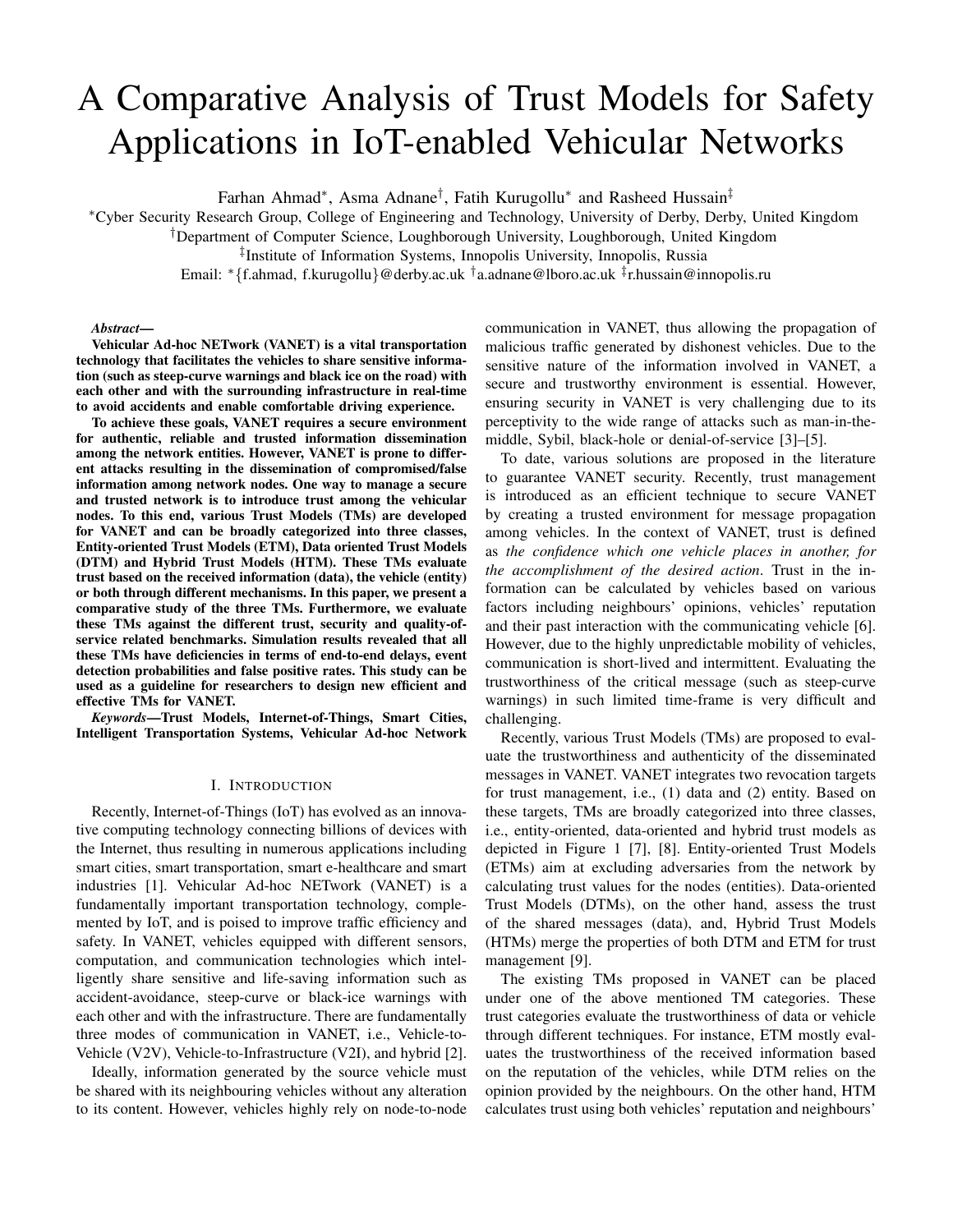

Fig. 1: Categories of Trust Models in VANET

opinion. This paper provides a detailed comparative analysis of the TMs by utilizing a simulation-based approach. The contribution of this paper is threefold. (1) We provided a detailed comparison of TMs which are designed solely for safety applications in VANET. (2) We presented a simulationbased study where we implemented and evaluated three TMs, one from each category of TM. (3) We evaluate these TMs in the presence of adversaries based on different realistic trust evaluation criteria.

The rest of the paper is organized as follows: Section II explains the related TMs in VANET. Section III provides the explanation of the compared TMs, while, simulation environment, trust metrics and simulation results are explained in Section IV. We conclude the paper in Section V.

# II. TRUST MANAGEMENT IN VANET

In VANET, TMs are usually integrated within the vehicles to identify dishonest vehicles and their malicious content. As aforementioned, TMs are classified into DTM, ETM, and HTM. In this section, we outline some of the relevant TMs in VANET.

# *A. Data-oriented Trust Models (DTM)*

As the name suggests, *"data"* is the important component in these TMs, where trust on the message (data) is computed based on the opinions generated by the neighbouring vehicles or previous interactions among the peers. Various DTM are proposed by researchers recently.

Raya et al. proposed a DTM, where Bayesian Inference (BI) and Dempster Shafer Theory (DST) are utilized to evaluate the evidence on the received events from neighbourhood [10]. This TM operates in three major phases. First, reports produced by the neighbouring vehicles are accumulated by the evaluator node  $(E_V N)$ . Second,  $E_V N$  assigns weights to the received reports which depend on the spatiotemporal properties of the event. Third,  $E_V N$  forwards these reports to a decision logic module where BI and DST are utilized for trust calculation. The limitation of this technique is that trust is calculated based on the received data at the  $E_V N$ , making it inefficient for a network with high mobility.

A tier-based and analytic approach is adapted by Gazdar et al. where vehicles continuously evaluate the trustworthiness of the received data based on their direct experiences [11]. In this TM, trust is evaluated for every participating vehicle where the main purpose is to identify the pool of highly trusted vehicles and dishonest vehicles based on the data exchanged. Each vehicle maintains a trust table for its neighbours. Trust value is incremented for messages received from trusted vehicles, while it is decremented for malicious vehicles. This technique is efficient in identifying malicious vehicles as it only involves direct experiences of the participating vehicles. However, the scope of this TM is limited as it does not include any recommendations from honest vehicles regarding the event trustworthiness.

Wu et al. presented a centralized trust modelling framework for the evaluation of data by exploiting the advantages of adjacent infrastructure, Road-Side Unit (RSU) [12]. Trust is calculated at RSU based on two factors: 1) observation and 2) feedback. Vehicles detect an event and generate observations along with their confidence which depends on the distance from the event, its maximum message detection rate and the number of embedded sensors detecting the event. This observation is then shared with RSU which updates the recently observed event list. RSU evaluates the trustworthiness of the received observation by applying trust on it using the antcolony optimization algorithm. This updated trust information is then distributed by RSU with vehicles in its vicinity. However, this approach fails in rural areas as it heavily relies on adjacent infrastructure for trust calculation.

# *B. Entity-oriented Trust Models (ETM)*

Unlike DTMs, ETMs adopt a different technique to identify dishonest vehicles in the network. In ETM, trustworthiness is evaluated for the entity (vehicle). These TMs depend heavily on neighbouring vehicles that endorse recommendation about sender to the  $E_V N$ . To date, various ETMs have been proposed in the literature. For example, Khan et al. leveraged a cluster-based technique where Cluster Head (CH) is first elected and is liable for evaluating trust in the network [14]. In this TM, CH implements a watchdog mechanism where vehicles in its vicinity provide reports of the presence of the misbehaving vehicle. Upon detection of such vehicles, CH then informs the trusted authority (TA) who are responsible for the revocation of these vehicles in order to maintain a trusted network. However, the major constraint in this approach is the communication overhead incurred by message exchange with CH and thus reducing the efficiency of the overall network.

Similarly, Yang proposed a TM by adapting a similarity mining approach for trust calculation [15].  $E_V N$  upon receiving the message from vehicles, calculate similarity among the received messages based on Euclidean distance, and reputation of the transmitting vehicle. Since trust is calculated using Euclidean distances locally at  $E_V N$ , this TM fails to provide any global information on the similarity of the messages.

Marmol et al. presented a centralized ETM, where trust management technique relies on the adjacent infrastructure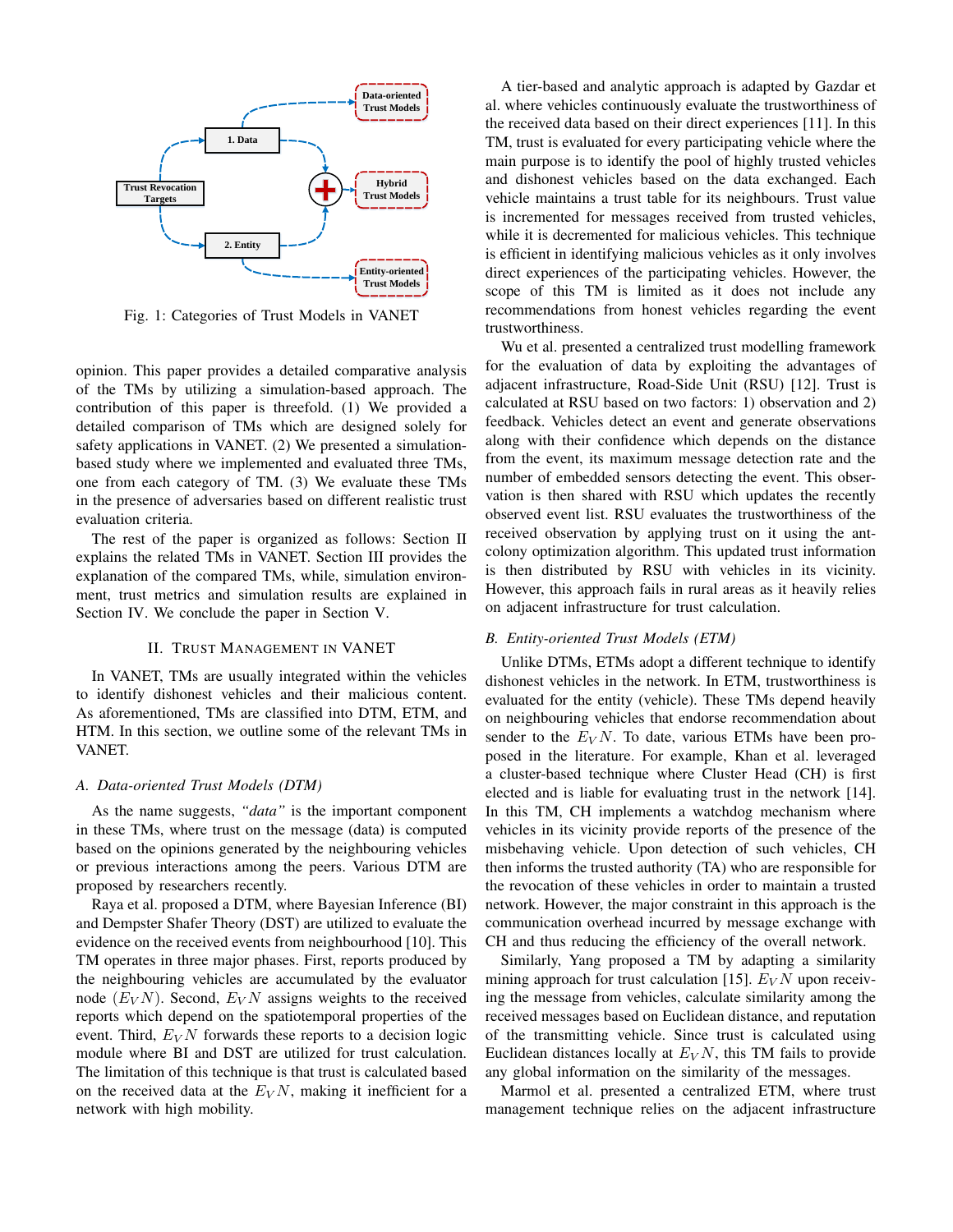| <b>Trust Model Category</b>                   | <b>Trust Models</b>    | Approach           |                    | <b>Trust Computation Technique</b>         |
|-----------------------------------------------|------------------------|--------------------|--------------------|--------------------------------------------|
|                                               |                        | <b>Centralized</b> | <b>Distributed</b> |                                            |
|                                               | Raya et al. $[10]$     |                    |                    | BI and DST based trust evaluations         |
| Data-oriented                                 | Gazdar et al. [11]     |                    |                    | Direct trust calculations and evaluations  |
| <b>Trust Models</b>                           | Wu et al. [12]         |                    |                    | Observation and feedback                   |
|                                               | Kerrache et al. [13]   |                    |                    | Evaluation based on message classification |
| <b>Entity-oriented</b><br><b>Trust Models</b> | Khan et al. [14]       |                    |                    | Clustering alongside watchdog mechanism    |
|                                               | Yang $[15]$            |                    |                    | Similarity mining approach                 |
|                                               | Minhas et al. [16]     |                    |                    | Multi-faceted trust management             |
|                                               | Marmol et al. [17]     |                    |                    | Fuzzy-logic trust computation              |
| Hybrid<br><b>Trust Models</b>                 | Ahmed et al. [18]      |                    |                    | Weighted voting and logistic regression    |
|                                               | Shretha et al. [19]    |                    |                    | Clustering and random walk                 |
|                                               | Chen et al. [20]       |                    |                    | Attack-resistant trust model based on DST  |
|                                               | Dhurandher et al. [21] |                    |                    | Reputation-based trust management          |

TABLE I: Comparison of Trust Models

[17]. Upon receiving a message from neighbours,  $E_V N$ computes a fuzzy-based trust score which depends on three sources: (1) recommendation provided by adjacent RSU, (2) recommendation given by neighbouring vehicles, and (3) previous reputation of the sender vehicle. Once the trust score at  $E_V N$  is calculated, decision about the message is taken based on following three conditions: (1) Drop the message if not trustworthy (no trust), (2) accept the message but do not forward (+/- trust), and (3) accept the message and forward it (trust). Further, messages are also classified into three levels depending on their severity, i.e., high, medium and low. Highlevel messages are accepted only from the vehicles placed in 'trust' group. The other groups 'no trust' and '+/- trust' accept only medium and low-level messages. Due to its reliance on infrastructure for trust computation, this TM may not perform well in rural areas due to limited infrastructure.

#### *C. Hybrid Trust Models (HTM)*

HTMs assess the credibility of both vehicles and the exchanged information. In other words, the trust of the data is calculated by taking advantage of the vehicle's trust. However, these TMs incur high computation overhead as a result of many control messages must be evaluated in a limited time. In the following, we outline existing HTMs.

Ahmed et al. proposed an HTM where a logistic-based trust computation is utilized to identify nodes injecting false information within the network [18]. In this TM,  $E_V N$  directly observes the events. As a result, when messages are shared by the neighbouring vehicles,  $E_V N$  can identify the trustworthiness of the events. Once the true event is identified, this information is then used to classify the behaviour of the sender node as legitimate or malicious.  $E_V N$  computes trust through weighted voting and logistic trust function. This TM is efficient in identifying dishonest vehicles that propagate wrong information. However, the major limitation of this TM is its dependence on weighted voting which can be biased in case of majority of dishonest vehicles.

Another HTM is proposed by Shrestha et al. which calculates trust on the vehicles in a fully distributed manner [19]. The trust is calculated in two steps, i.e., trust is evaluated for the vehicle while and the second step involves trust calculations for the information. Trust is achieved by employing a clustering algorithm where honest and dishonest vehicles are classified into two separate groups to identify the trustworthiness of the neighbouring nodes. Next,  $E_V N$ 's trust in the received message is evaluated using the modified threshold random walk algorithm. The main drawback of this scheme is the assumption of uniform distribution of dishonest nodes in the network [22]. This assumption might not be true in VANET as malicious vehicles are randomly distributed across the network.

To enhance user privacy in the network, Chen et al. presented a beacon-based HTM combining the characteristics of both ETM and DTM [20]. Trust is calculated in two steps. First, entity trust is established based on the received beacons. Next, data trust is calculated based on various plausibility checks to identify and revoke dishonest vehicles along with their malicious content. This TM highly depends on Public Key Infrastructure (PKI) and the central authority for their trust evaluation, which makes it inefficient due to the high overheads added to each forwarded message.

In a nutshell, we can see that a wide range of TMs are designed in VANET as depicted in Table I. According to our literature review, there is a lack of comparative study of different TMs in VANET. Therefore, to fill this gap, we present a comparative study of these TMs.

# III. DETAILS OF THE COMPARED TRUST MODELS

In this section, we outline in detail, the TMs considered for comparison in VANET. For this paper, we chose three particular TMs, i.e., one from each category.

# *A. DTM*

In this paper, we implemented a DTM, presented by Kerrache et al. [13]. In this TM,  $E_V N$  calculates trust through two traditional methods: direct trust  $(T_{dir})$  and indirect trust  $(T_{ind})$ .  $T_{dir}$  relies on the quality of the received information while  $T_{ind}$  is established using a broadcast/drop ratio from the sending vehicle.

Let message is received at vehicle  $V_x$  from vehicle  $V_y$ , then the overall trust  $(Trust_{(x,y)})$  at the  $V_x$  (which acts as  $E_V N$ in this case) at time (t) is calculated as:

$$
Trust_{(x,y)}(t) = \sqrt{Trust_{(x,y)}(t-1) \times \sqrt{T_{dir} \times T_{ind}}} \quad (1)
$$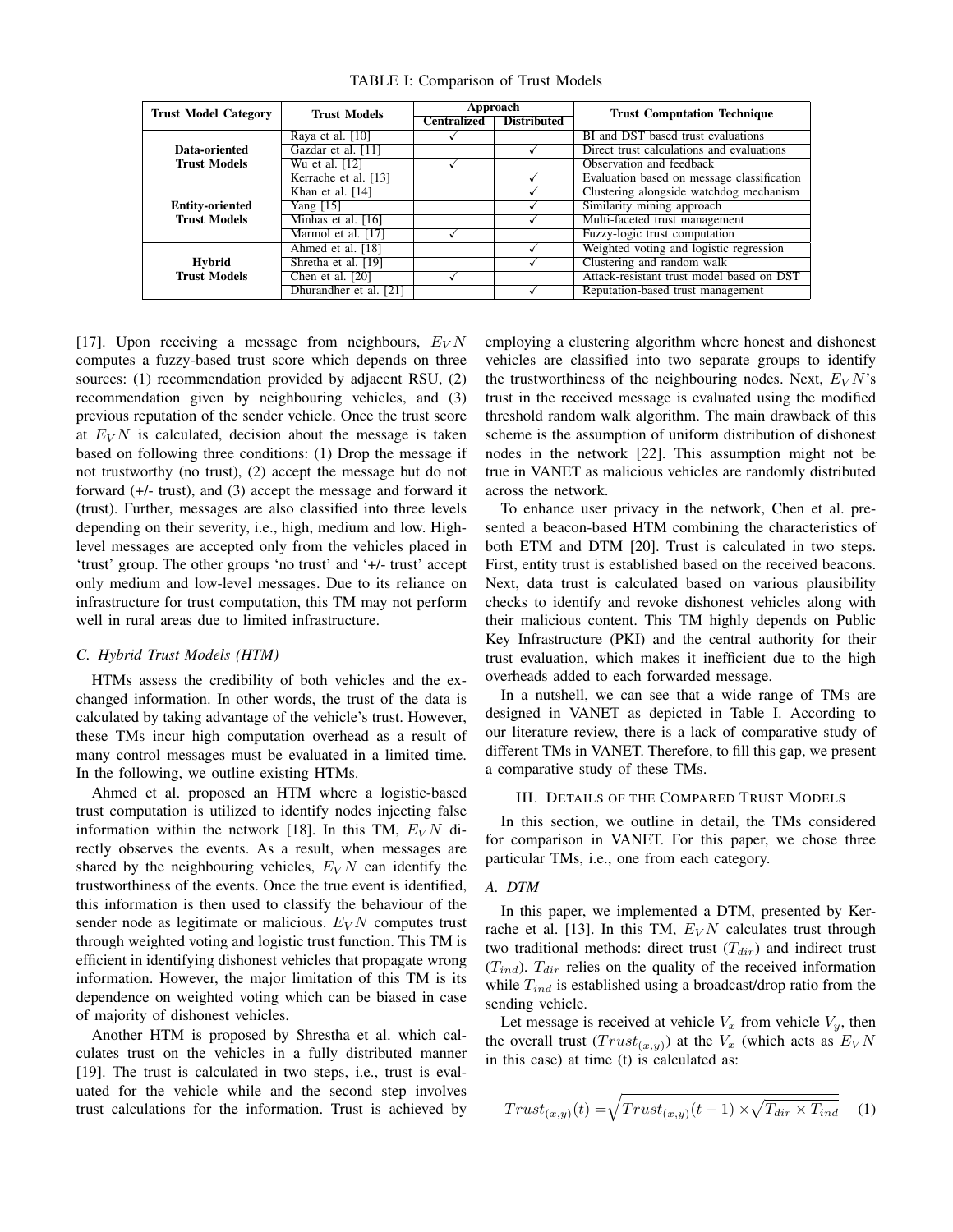$T_{dir}$  relies on the quality of the received message.  $T_{dir}$  is updated with a factor of  $\alpha$  (honesty reward) for every message satisfying the minimum trust threshold level. However,  $T_{dir}$ is decremented with factor  $\beta$  (punishment factor) if it falls below this trust threshold point. Let,  $Broadcast(x, y)$  and  $Drop(x, y)$  are the broadcasted and dropped packets by the transmitter, respectively. Then,  $T_{ind}$  is given by:

$$
T_{ind}(x,y) = \frac{Broadcast(x,y)}{Broadcast(x,y) + Drop(x,y)}
$$
 (2)

Once  $T_{dir}$  and  $T_{ind}$  are identified,  $E_V N$  calculates the overall trust. The message is accepted only if the overall trust is above the threshold, it is discarded, otherwise.

# *B. ETM*

We consider Minhas et al.'s ETM where a multi-faceted approach is utilized for trust modelling [16]. Trust calculation on the entity is accumulated using the message producer's experience, priority, role and the majority opinions of the neighbours. In this TM,  $E_V N$  first employs two trust management mechanisms in the network, i.e., role-based, and experiencedbased, and the vehicles are prioritized in the neighbourhood based on these criteria.  $E_V N$  then shares the messages with these vehicles and awaits their acknowledgement. Based on the location and time closeness, these prioritized vehicles send their opinions back to  $E_V N$ . Upon receiving opinions,  $E_V N$  employs a majority decree for trust evaluation.  $E_V N$ accepts the message if the majority agrees about the event trustworthiness, otherwise,  $E_V N$  follows the advice provided by vehicles with higher experience and the highest role.

Role-based trust  $(T_{role})$  has central importance in this TM. Every network mostly includes vehicles authorized from the higher and central authorities.  $T_{role}$  represents the generation of messages from such highly trusted vehicles. These include police vehicles, buses and taxis etc. It also includes vehicles with professional drivers having higher driving experience in the network.

On the other hand, experience-based trust  $(T_{exp})$  is calculated for vehicles with no roles. As the behaviour of the vehicles usually changes over time, therefore,  $T_{exp}$  incorporates a forgetting factor  $(\lambda)$  for trust calculation to minimize the effect of old interactions. When a legitimate message is received from a sender,  $E_V N$  increments the resultant trust by:

$$
T_{exp} = \begin{cases} (\lambda)^t (1 - \alpha) T_{exp} + \alpha & \text{if } T_{exp} \ge T_{Thr} \\ (\lambda)^{-t} (1 - \alpha) T_{exp} + \alpha & \text{if } T_{exp} < T_{Thr} \end{cases}
$$
(3)

In case of the compromised messages at  $E_V N$ , trust is decreased by:

$$
T_{exp} = \begin{cases} (\lambda)^t (1 - \beta) T_{exp} - \beta & \text{if } T_{exp} \ge T_{Thr} \\ (\lambda)^{-t} (1 - \beta) T_{exp} - \beta & \text{if } T_{exp} < T_{Thr} \end{cases}
$$
(4)

In equations 3 & 4,  $\alpha$  is the honesty reward awarded to the message generator for providing true information, while,  $\beta$  is

the punishment factor in case of malicious content. Further,  $t$ is the time closeness factor.

Once trust and distrust are accumulated by  $E_V N$ , then a majority rule is employed by  $E_V N$ . The message is accepted if maximum vehicles agree with the event trustworthiness, otherwise, the advice from the vehicle having the highest experience and role in the network is followed.

# *C. HTM*

In this paper, we consider an event-oriented HTM called Vehicular Security through Reputation and Plausibility checks (VSRP) and implement it for comparison with the rest of the TMs [21]. The main component of this TM is the reputationbased trust management which can be used for the identification and isolation of the dishonest vehicles from the network. Following four steps are performed at the  $E_V N$ :

1) Discovering Neighbors: First,  $E_V N$  identifies neighbors in its vicinity by broadcasting *neighbourreq* packets. Vehicles upon receiving *neighbourreq*, reply back to  $E_V N$  with *neighbourrep*. Then  $E_V N$  performs initial checks on the neighbour by consulting its trust table.  $E_V N$  accepts the message if trust table contains an entry with non-zero trust value, otherwise,  $E_V N$  revokes the message directly.

2) Dispatching Content: In this step,  $E_V N$  transmits data to the recognized neighbors.

3) Deciding Trust: In this phase, trust is calculated through two important geographical factors. (1) threshold range, and (2) detection range of the vehicle.  $E_V N$  discards the message if the sender is located outside the threshold range. In case the sender is within the threshold range, another check is performed by  $E_V N$  using the detection range.  $E_V N$  usually has a clear line-of-sight to the event in the detection range and  $E_V N$  only accepts the received messages if the content agrees with the point-of-view of the  $E_V N$ . In this case,  $E_V N$ increments the trust value of the sender with an honesty reward ( $\alpha$ ). In case of contradiction,  $E_V N$  decreases the trust level of the sender with punishment  $(\beta)$  and discards its malicious content. However, if the sender is between detection and threshold range, then  $E_V N$  consults its neighbours for message trustworthiness.  $E_V N$  accepts messages only from neighbours if it satisfies the minimum trust threshold level, otherwise, the message is discarded and classified as malicious.

4) Monitoring Neighbors: In VSRP,  $E_V N$  crucially depends on its neighbours for information collection. Therefore, each vehicle in the network closely monitors its neighbouring vehicles continuously. Depending on the exchanged messages,  $E_V N$  can determine the trustworthiness of the node and the shared messages.

# IV. EVALUATION OF TRUST MODELS

# *A. Simulation Setup*

In this study, we have used OMNET++  $(v5.0)$  and Veins (v4.4), which are used broadly for the simulation of vehicular networks [23]. Furthermore, a default map of Veins is used with an area of about  $2.5 \times 2.5$  km, where both legitimate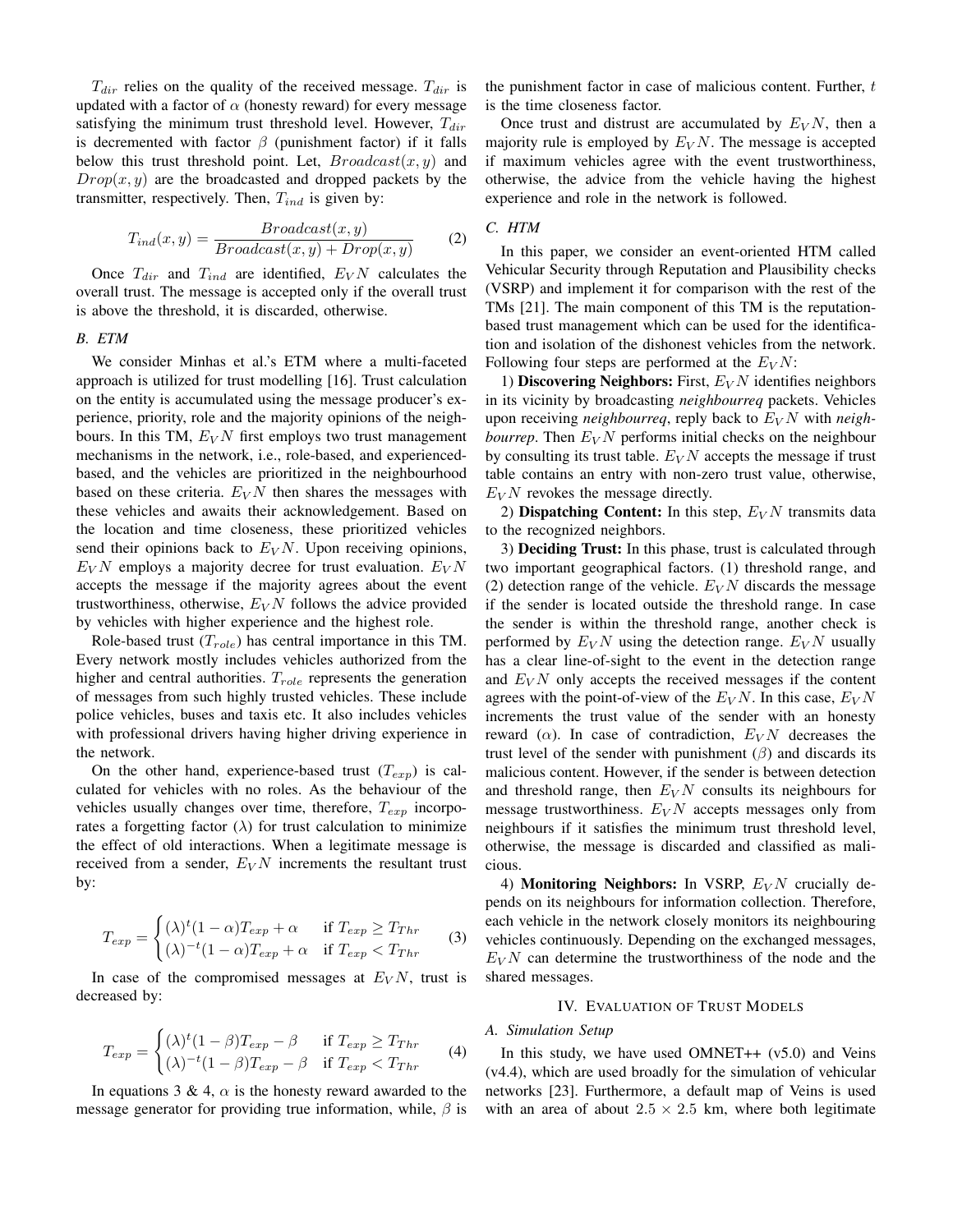and dishonest vehicles are introduced in the network. We considered the following two scenarios in Veins:

- 1) Scenario 1: Keeping the number of honest vehicles constant and increasing the number of dishonest vehicles.
- 2) **Scenario 2:** Keeping the number of dishonest vehicles constant and increasing the number of honest vehicles.

## *B. Attacker Model*

To evaluate the efficiency of TMs, we designed a Man-In-The-Middle (MITM) attacker model which is one of the critical attacks in VANET [24]. We equipped the attacker with two capabilities. First, the attacker can change the content of the safety message. Second, the attacker can delay the safety message. Since VANET involves very critical information (e.g., accident avoidance messages), therefore, both of these abilities of MITM attacker can cause catastrophic effects in the network. Table II summarizes all the necessary simulation details.

| <b>Parameter</b>          | <b>Value</b>                     |                    |
|---------------------------|----------------------------------|--------------------|
|                           | Simulation Area (km $\times$ km) | $2.5 \times 2.5$   |
| <b>Simulation Details</b> | No. of RSU                       | 5.                 |
|                           | <b>Communication Range</b>       | $250 \text{ m}$    |
|                           | <b>Total Simulation Time</b>     | $1000 \text{ sec}$ |
|                           | <b>Total Honest Vehicles</b>     | 100                |
| Scenario 1                | Total Dishonest Vehicles (%)     | 10, 20, 30, 40     |
|                           |                                  | 50, 60, 70, 80     |
|                           | <b>Total Honest Vehicles</b>     | 50, 100, 150,      |
| Scenario 2                |                                  | 200, 250, 300      |
|                           | Total Dishonest Vehicles (%)     | 10, 20             |
|                           | <b>MAC</b> Protocol              | IEEE 802.11p       |
|                           | Network Protocol                 | <b>IEEE 1609.4</b> |
| <b>Protocols</b>          | Radio Propagation Model          | Simple Path Loss   |
|                           | Data Size                        | $1024$ bits        |
|                           | Header Size                      | 256 bits           |
|                           | Initial Trust $(T_{Init})$       | $0.5^{\circ}$      |
| <b>Trust Model</b>        | Threshold $(T_{Thr})$            | 0.5                |
|                           | Honesty Factor $(\alpha)$        | 0.01               |
|                           | Punishment Factor $(\beta)$      | 0.1                |
|                           |                                  | 1) Tamper          |
| Attacker Model            | Actions on Message               | 2) Delay           |
|                           | Delay $(d)$                      | $2$ secs           |

TABLE II: Simulation Details

Further, each simulation scenario is carried out twenty-five times with random seed value to ensure unique initial vehicle assignment within the network every time. Moreover, the simulation results presented below are the average of twentyfive runs for each simulation scenario.

## *C. Evaluation Metrics*

We considered the following metrics for the evaluation of TMs in VANET.

*1) End-to-end Delay:* The Quality of Service (QoS) related criterion is defined to identify the delay introduced to packet which is generated by the benign vehicles to be shared with the neighboring vehicles. End-to-End (E2E) delay is the difference of packet generation time  $(T_{Gen})$  and packet reception time  $(T_{Rec})$  which is calculated as follows:

$$
E2E \text{ delay} = T_{Rec} - T_{Gen} \tag{5}
$$

*2) Event Detection Probability (EDP):* Identifying correct events (messages) are of primary importance in VANET as these messages contain sensitive information. To determine such events within the network, we defined EDP. TMs should have the capability to detect true events efficiently [25]. Let  $E_{Tot}$  are the overall events generated in the network.  $E_{True}$ and  $E_{Mal}$  are true and malicious events respectively, then EDP can be represented by:

$$
EDP = \frac{\sum (E_{Tot} - E_{Mal})}{E_{Tot}} \tag{6}
$$

*3) Trust:* Trust is another important metric measuring the trust values of the vehicles in the network. Based on this trust,  $E_V N$  either accepts or discards messages. For our experimentation, we kept the trust threshold  $(T_{Thr})$  to 0.5 to accept messages. If the trust falls below this threshold, the message is categorized as malicious and the trust of the sender is decremented with the punishment factor  $(\beta)$ . The message is accepted only if the trust of the received message is higher than the threshold and reward  $(\alpha)$  is awarded to the honest vehicles for their honesty. As trust of the vehicle is not easy to gain, therefore, we assigned higher weights to the punishment, i.e.,  $(\beta = 10 \times \alpha)$ . Moreover, we assigned the initial trust  $(T_{Init})$ value of 0.5 to all the vehicles in order to deal with cold-start problem [26]. Mathematically, Trust  $(T)$  can be given as:

$$
T = \begin{array}{cc} T + \alpha & \text{if } T \ge T_{Thr} \\ T - \beta & \text{if } T < T_{Thr} \end{array} \tag{7}
$$

*4) False Positive Rate (FPR):* FPR illustrates the capability of the TM to determine those dishonest vehicles which are incorrectly detected as honest. The TMs with low FPR are considered good. Let  $P_{Dis|Hom}$  describes the probability of detecting vehicle as dishonest, given the vehicle is honest, and  $P_{Hon|Hon}$  is the probability of detecting vehicle as honest, given the vehicle is honest, then FPR is expressed as:

$$
FPR = \frac{P_{Dis|Hon}}{P_{Hon|Hon} + P_{Dis|Hon}} \tag{8}
$$

## *D. Simulation Results*

*1) Scenario 1:* Figure 2 depicts E2E delay of three TMs in the presence of dishonest vehicles. It can be observed that among the three considered TMs, high E2E delay is achieved for HTM, while ETM experiences lowest E2E delays. There are two main reasons for this behaviour. First, ETM incorporates role-based and experienced-based mechanisms to revoke dishonest vehicles, thus enabling honest vehicles to receive trusted information in time. Second, DTM and HTM are based on data trust evaluation mechanism where data is deliberately delayed by dishonest vehicles. Since, one of the characteristics of the attacker model is to delay the messages by factor  $d$ , as a result, network experiences high E2E delays. This delay further increases when the number of adversaries is increased within the network. Further, a network utilizing ETM experiences low E2E delays than the network using DTM and HTM. For instance, when a network contains 50%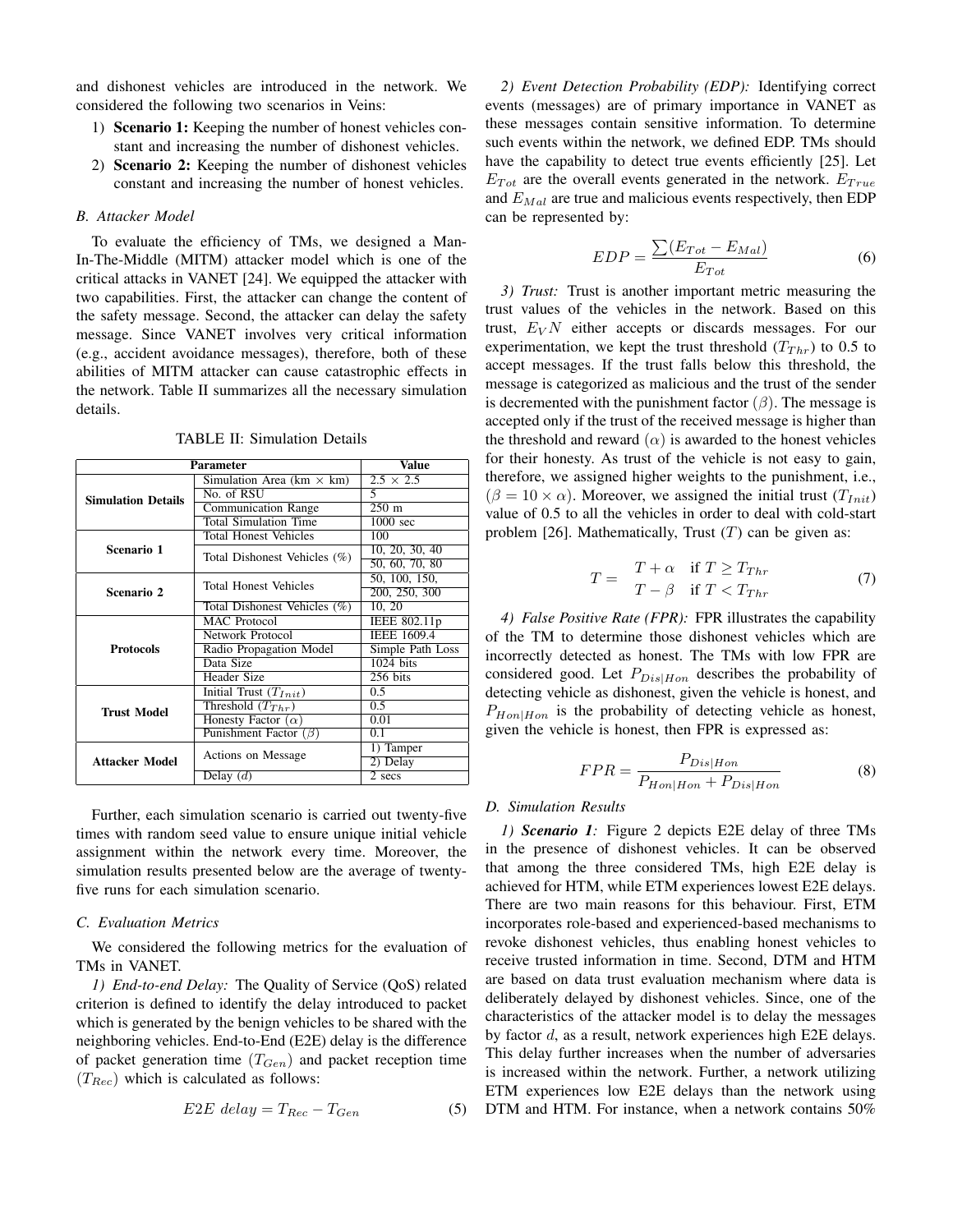

Fig. 2: End-to-End Delay vs. Malicious Nodes

malicious nodes then ETM achieves 21.58% less E2E delay than DTM.

The ability of the TMs to determine true events can be expressed by determining Event Detection probability (EDP). Since two forms of messages propagate in the network, i,e, (1) *legitimate messages* which are generated by the honest vehicles, and (2) *compromised messages* which are generated by attackers. Therefore, this metric is helpful in determining the performance of TMs to detect true events. The capability of three TMs to detect true event is illustrated by Figure 3, showing that ETM can detect a high number of true events than DTM and HTM. Since ETM integrates a role-based trust model, therefore, there is a high probability that these vehicles provide correct information, resulting in higher detection rates. For instance, ETM and DTM detect 24.36% and 9.82% more events correctly than HTM, if the network contains 50% malicious vehicles.



Fig. 3: Event Detection Probability vs. Malicious Nodes

Figure 3 also depicts that EDP of the network decreases when malicious vehicles are introduced in the network. Since one aspect of the attacker model is to change the content of the legitimate messages. Therefore, as the attack vector of malicious vehicles increases in the network, the ability of TMs to identify true messages decreases. In this regard, when the adversaries are increased in the network from 10% to 80%, EDP for ETM decreases from 97.21% to 24.02%, for DTM, it jumps down from 91.09% to 1.722 %, while for HTM, EDP declines from 88.60% to 1.38%.

Furthermore, Figure 4 shows the behaviour of the trust metric in the network for different TMs in the presence of dishonest vehicles. It can be seen that increasing the number of malicious vehicles in the network decreases trust within the network. In other words, the presence of malicious vehicles decreases the propagation of trusted packets in the network. Since the attacker model in our simulator is changing the content of the packet before broadcasting, thus resulting in the generation of compromised information in the network. Moreover, the trust metric is behaving much better in ETM than other TMs. As mentioned earlier, vehicles with the highest roles ensure the propagation of authentic and trusted messages in the network, thus achieving better trust values than DTM.



Fig. 4: Trust vs. Malicious Nodes

False positive rate (FPR) for the TMs is depicted in Figure 5. For VANET applications, FPR should be minimum. Lower FPR values mean better TM. It can be seen that the TMs achieve low FPR values (less than 4.5%), however, ETM outperforms DTM and HTM in terms of FPR by ensuring lower values. For 30% adversaries, ETM achieves about 54% better FPR values than DTM. This is due to the fact that ETM includes both experienced based and role-based vehicles, thus increasing the probability of detecting false positives in the network.



Fig. 5: False Positive Rate vs. Malicious Nodes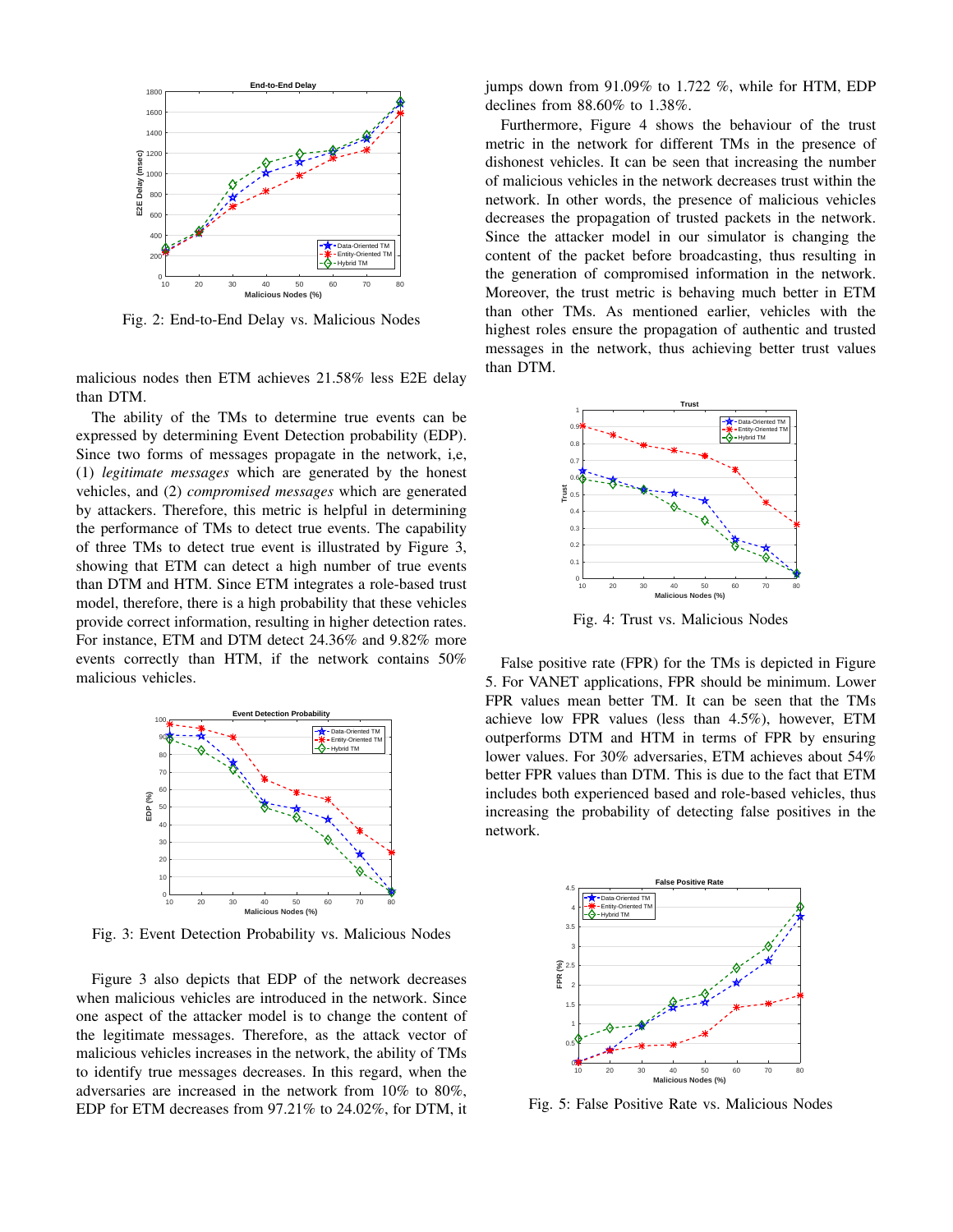*2) Scenario 2:* Figure 6 shows E2E delay for three TMs when honest vehicles are increased in the network. It can be seen that HTM and DTM achieve high E2E delays as compare to ETM due to the fact that trust is evaluated for data which may be delayed by the adversaries in the network. On the other hand, role-based vehicles in the ETM ensure the revocation of such adversaries from the network, thus creating a trusted environment for message propagation. Further, increasing honest vehicles in such a network will increase the probability of disseminating trusted information among vehicular nodes. For a network with 300 legitimate nodes, DTM achieves 11% and 19% higher E2E delay than ETM and HTM when it is polluted with 10% and 20% malicious nodes, respectively.



Fig. 6: End-to-End Delay vs. Legitimate Nodes

EDP of the TMs for increasing honest vehicles in the network is depicted in Figure 7. EDP increases for all TMs when honest vehicles are increased in the network. For instance, the detection probability for ETM is increased from almost 92% to 97%, DTM detection probability is increased from 87% to 94% and for HTM, EDP increases from 82% to 89% when honest vehicles are increased from 50 vehicles to 300 vehicles in existence of 20% malicious vehicles. Moreover, ETM provides higher EDP than DTM and HTM. Since in this experiment, the attacker is delaying and changing the content of the packet. therefore, identifying and detecting true events become difficult when malicious nodes are introduced in the network.



Fig. 7: Event Detection Probability vs. Legitimate Nodes

Figure 8 highlights the behaviour of trust metric when honest vehicles with the TMs are increased in the network. It can be seen that trust increases when the number of honest vehicles is increased in the network. This is due to the fact that more vehicles are available in the network to calculate the trustworthiness which results in the identification and revocation of dishonest vehicles and their malicious content. Moreover, ETM achieves the highest trust than other TMs. It is because of the presence of role-based authorities and experienced-based trust in ETM. On the other hand, DTM depends on the evaluation of the data for trustworthiness. Since the attacker can tamper with the data, therefore, trust decreases in DTM and HTM. It is worth mentioning that ETM outperforms DTM by about 31.1% when the network contains 300 honest vehicles and 20% malicious vehicles.



Fig. 8: Trust vs. Legitimate Nodes

Figure 9 depicts the FPR of all TMs. It can be seen that TMs achieve less than 2% FPR values for 10% and 20% malicious vehicles. This means that these TMs have the ability to detect the error margins by correctly detecting malicious vehicles. FPR decreases when honest vehicles are increased in the network. This is due to the fact that a high number of legitimate nodes can detect more and more legitimate messages correctly, resulting in fewer messages that are incorrectly identified as legitimate messages. Moreover, ETM performs better than DTM and HTM by achieving low FPR values due to the presence of vehicles with the highest roles in the network, thus resulting in less error in identifying malicious vehicles.

## V. CONCLUSION

A secure, privacy-aware and trusted environment is a prerequisite for the distribution and propagation of safety messages in VANET. In this regard, trust among the vehicles ensures the dissemination of trusted messages in the network. A wide range of TMs are proposed in different studies where trust is calculated via different techniques. In this paper, we provided a comparative study of three TMs from each category, i.e., ETM, DTM and HTM. Further, we adopted a simulation-based approach where the efficiency of these TMs is evaluated against MITM attacks. Simulation results indicated that ETM outperformed other TMs due to the presence of role-based and experience-based trust techniques